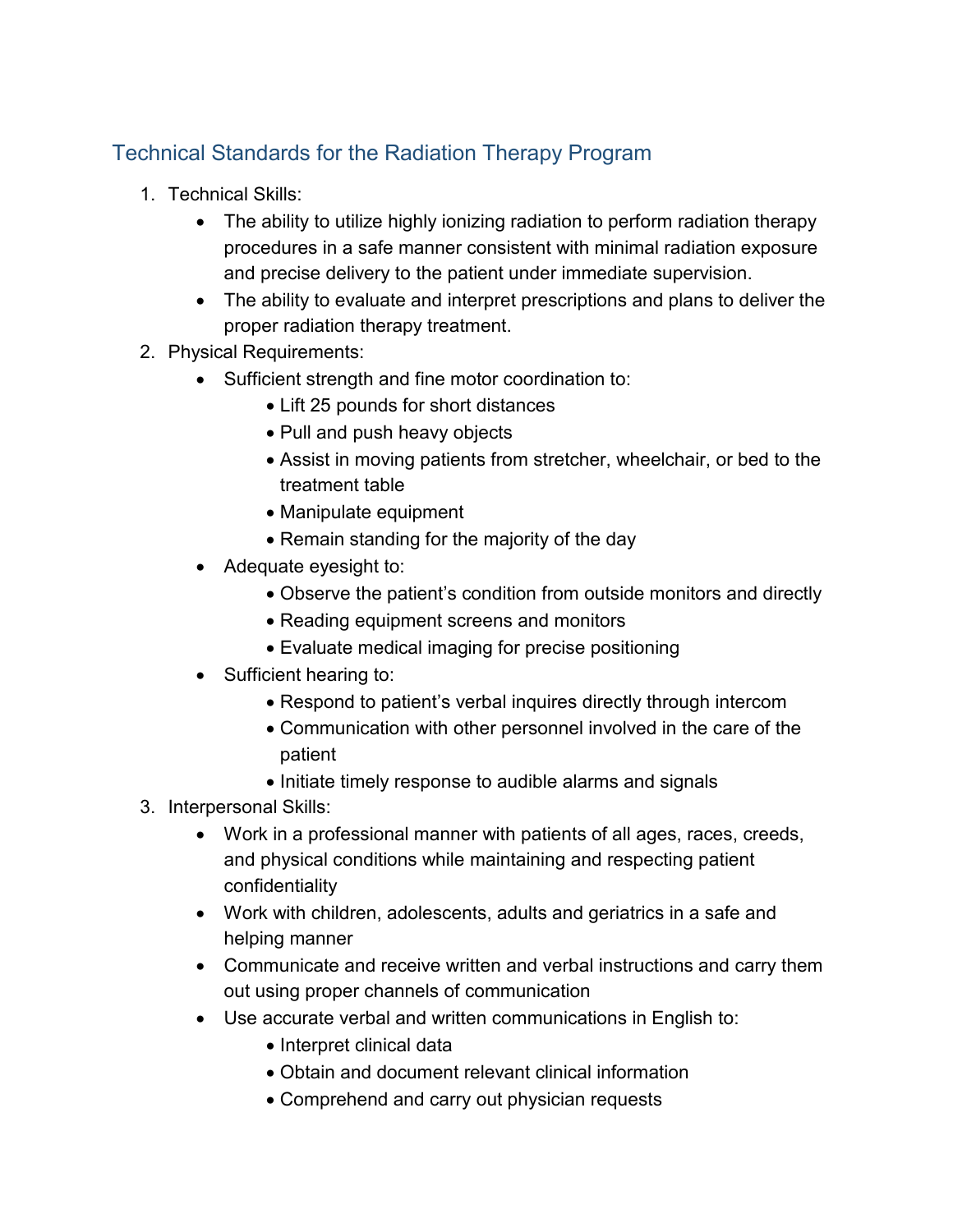- Provide the patient and the public education related to radiation therapy procedures and radiation protection
- 4. Intellectual Ability and Emotional Stability to:
	- Work effectively by:
		- Exercising independent judgement and discretion in the technical performance of radiation therapy procedures
		- Performing mathematical problems quickly and accurately
		- Working efficiently in stressful situations
		- Completing program requirements
		- Passing the national Registry Examination in Radiation Therapy
	- Working conditions:
		- Works in an air-conditioned environment with minimal exposure to noise and humidity
		- Is constantly bending, pushing, lifting, walking, moving heavy objects, interacting with staff and physicians
		- Has frequent exposure to blood and body fluids from patients
		- Has minimal to moderate exposure to radiation

## Student Supervision

It is the policy of the clinical facility that the students are under supervision at all times while in their clinical assignments. Supervision is provided by a staff member at each assignment. If a student fails to obey their clinical supervisor they will be given a written warning for insubordination. If a student is having a moral or ethical dilemma in the clinic they are to discuss this with their clinical coordinator and program director immediately. If you receive a second complaint of insubordination you will be dismissed from the program.

## **Attendance**

The program requires full-time attendance of all students. Attendance at all clinical assignments at the scheduled time is mandatory. Students have a professional commitment and obligation to the clinical sites to which they are assigned. If personal illness, emergency or extenuating circumstances prevents the student from attending the clinical site or any courses at the college, the clinical coordinator and clinical supervisor must be notified prior to the student's scheduled arrival time.

Prompt classroom attendance at the college is also mandatory. Students who arrive late for class or who leave early will be penalized accordingly. Students who anticipate

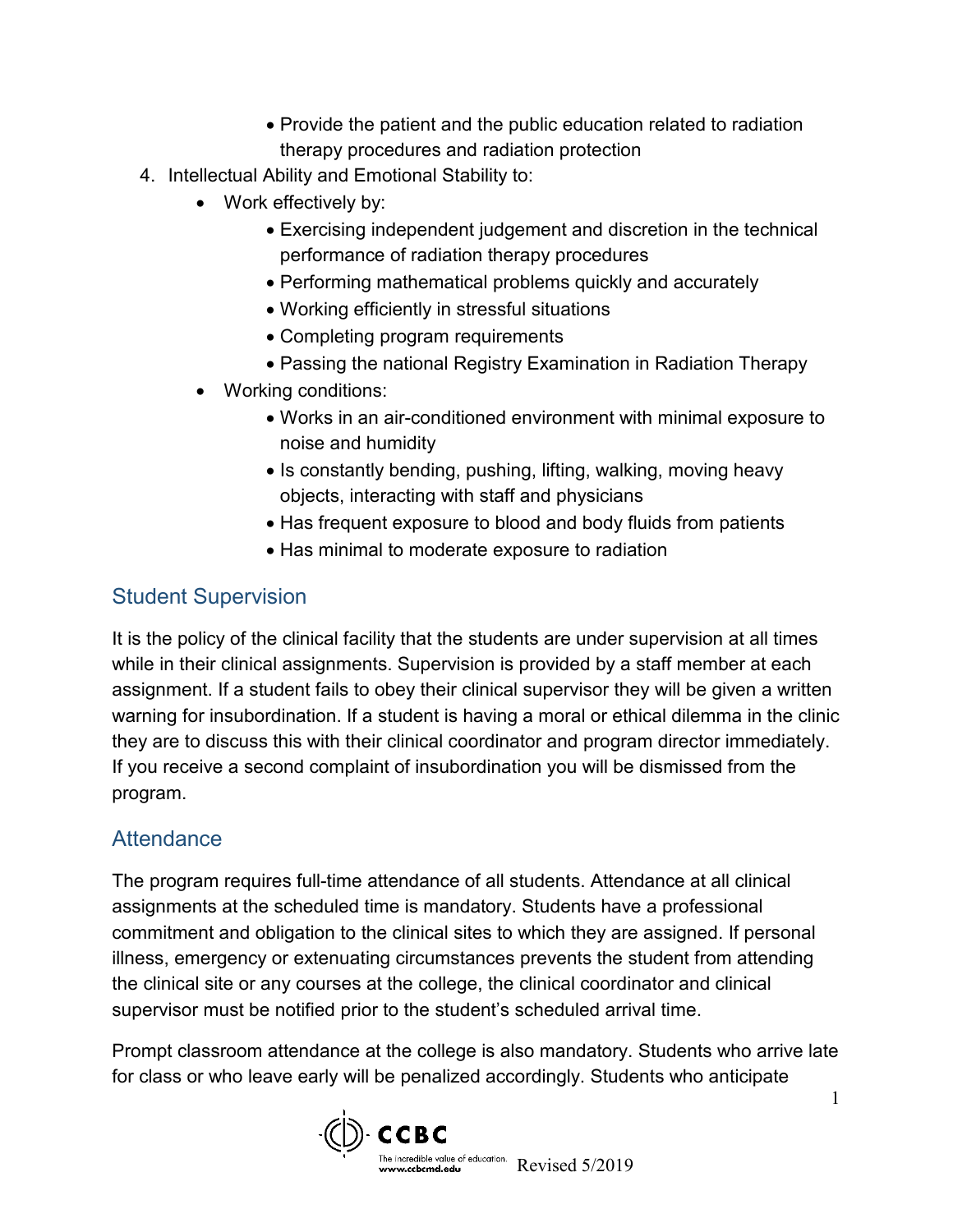absence from or lateness to class must notify the course instructor before the scheduled start of the class session or as soon as possible thereafter. Faculty is not obligated to provide make-up work for students who miss class since some course work cannot be made up. Students should consult course syllabi for specific instructions and polices regarding make-ups, absence and lateness.

Students encountering difficulty in completing academic work or maintaining professional commitment due to extended illness or extenuating circumstances are required to notify and meet with the program director. All missed work must be made up by the end of the course for the student remain int the program and in good standing. The responsibility for making up missed work rests entirely upon the student. By virtue of the nature of the program, some assignments and laboratories cannot be made up and it is therefore incumbent upon the student to be present at those times. Failure to make up missed work, for any reason, by semester's end, will result in course failure.

# Dress Code

The students will wear a designated uniform while assigned to a clinical site. This is the only approved style of dress while on clinical rotation. Students will wear black shoes made of a material that can be easily wiped.

- Underwear must not be visible through clothing or above the waist bank of slacks
- Jewelry worn in the clinic should be minimal. Earrings should be no longer or wider than one inch. Multiple bangles that make noise should not be worn while caring for patients. Stricter guidelines related to wearing jewelry may be implemented and enforced for reasons related to safety, patient care and infection control by the clinical site. Pins, rings or studs may not be worn in the nose, eyebrows, tongue, or in or around the lips. The following maximums apply: two earrings per ear, pendants on necklaces should be not bigger than one-half inches, two necklaces, two rings per hand (wedding sets count as one ring)
- The chewing of gum during direct patient care activities is unacceptable
- Wearing or carrying personal cellphones during clinic time for the sole purpose of making or receiving personal calls or pages is prohibited and will be strictly enforced
- Watches that allow you to receive text message and emails are not permitted in clinic or during examinations
- No artificial fingernails or nail enhancements, including but not limited to overlays, wraps, tips or attached decorations are permitted. In addition, nail length should not exceed 1/4<sup>th</sup> inch

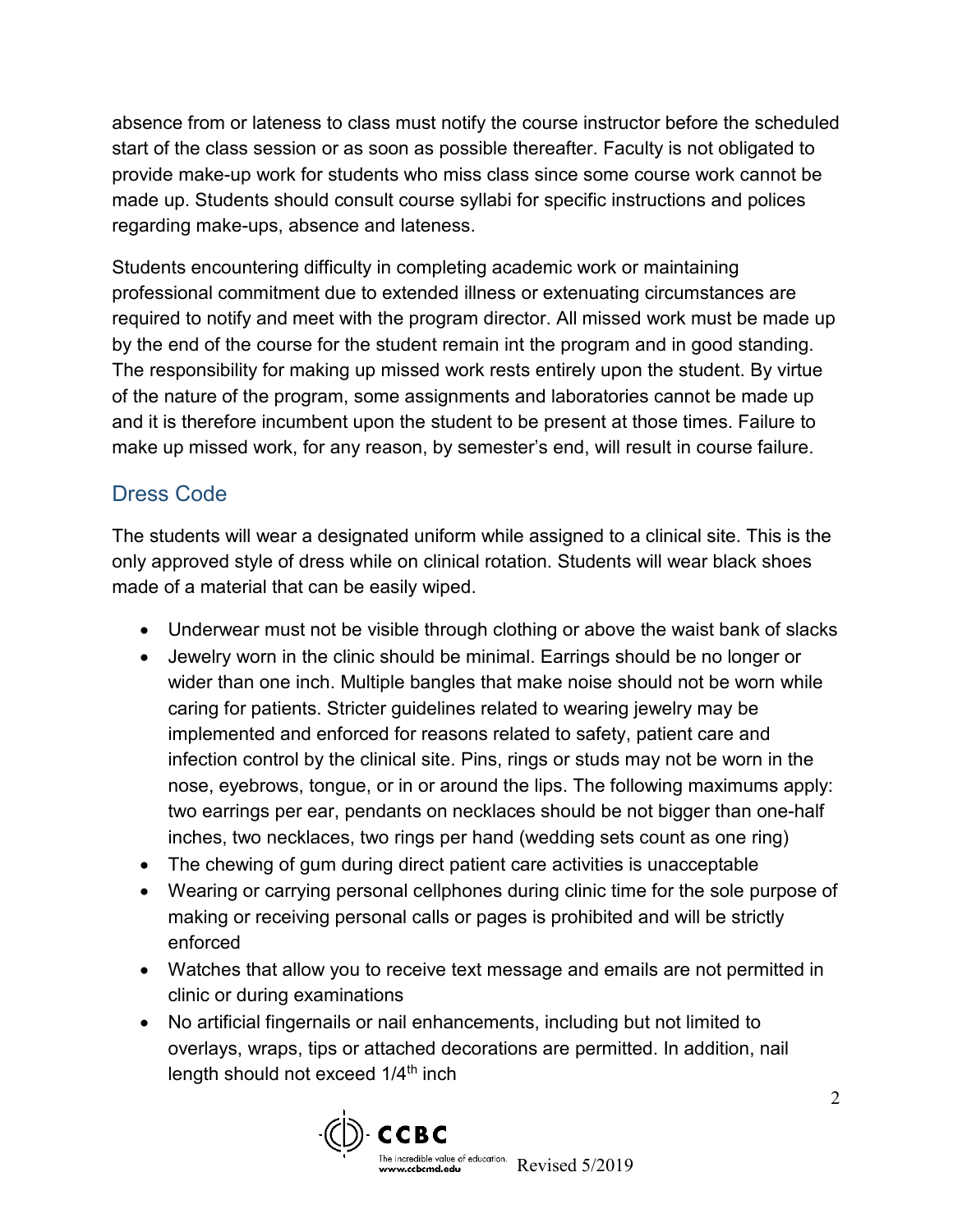- Fingernails must be clean and short
- The use of perfume, cologne or after-shave is discouraged as it may cause respiratory problems for patients, visitors or co-workers
- Hair must be neat and clean. Hairstyles that obstruct eye contact or extreme colors are not acceptable. For example, long-spiked or mohawk haircuts are not acceptable
- Long hair should be tied back
- Facial hair must be neatly trimmed and beards may not be longer than two inches below the jawline
- Tattoos must be covered

## Student Employment

Students may obtain part-time employment outside their class and clinical time. This employment should not interfere with needed study nor may it involve unsupervised treatment or care of patients unless the student is certified to do so.

#### Routine Duties

- A. Student therapists will be assigned to the various clinical areas in the department by the Clinical Supervisor
- B. Student therapists will be responsible for all technical assignments given them by their supervising staff therapist and as outlined in the clinical objectives
- C. Students will perform other duties as directed by their immediate supervisor

## Professionalism with Patients

Remember the hospital's primary concern is the care of the patients. With this in mind, the following behaviors MUST BE followed:

- 1. Patients will be addressed by title and name, i.e., Mr. Allen. The same courtesies will be extended to all patients regardless of race or financial status
- 2. Patients must be properly draped at all times
- 3. Students will not, at any time, administer medication, water or medical treatment of any kind to a patient while in the Department. If a patient suddenly becomes ill or is injured, the nurse on duty must be called. During the absence of a nurse, a department physician should be summoned

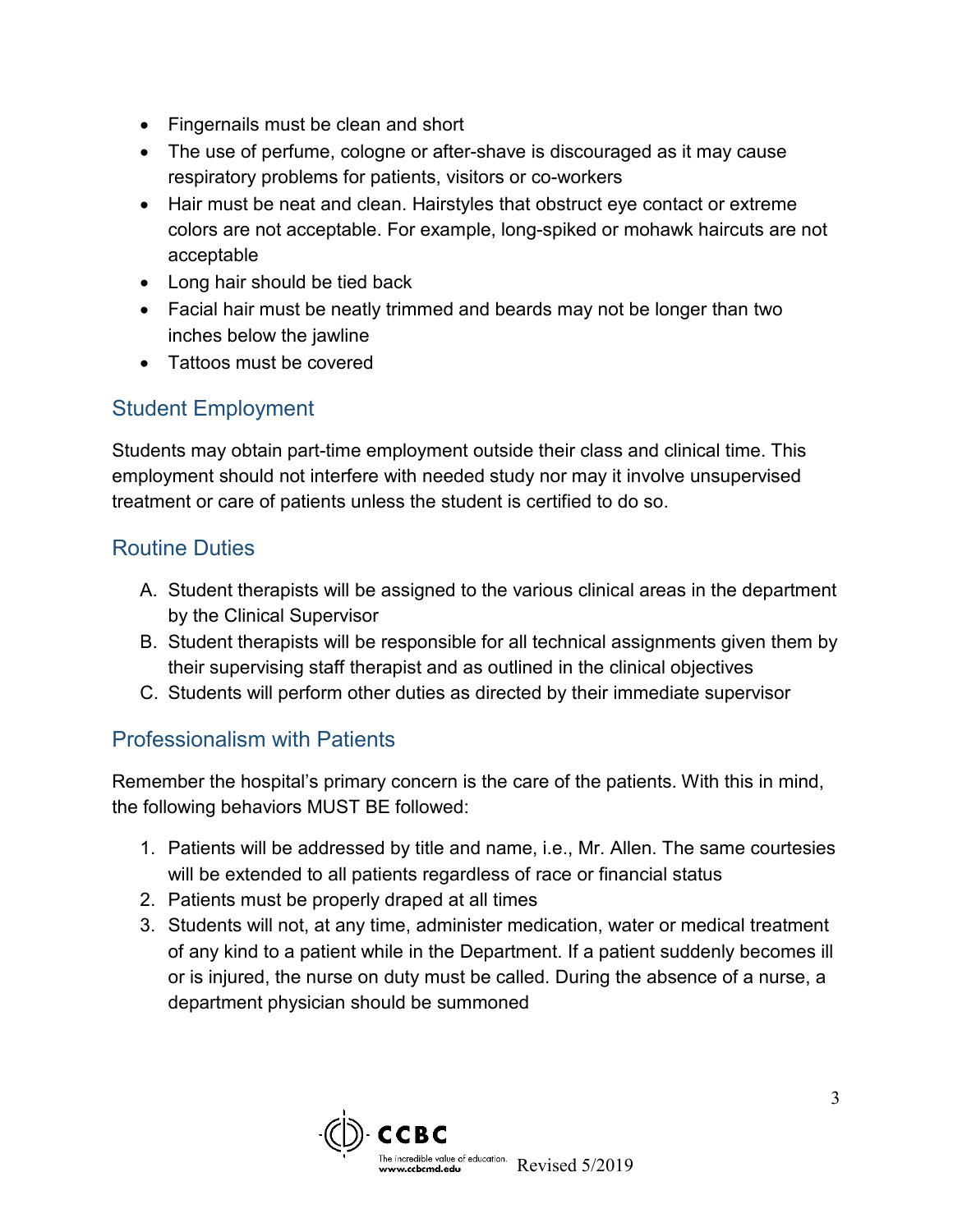#### Student Health

Students must carry some form of health care insurance while attending the program. Neither the college nor its clinical affiliates provide health services to students beyond routine first-aid care. The college shares a campus with Franklin Square Hospital Center which will for standard fees provide comprehensive medical services to students or students may go to the health care provider of their choice. If a student becomes pregnant during the program, the pregnancy policy as shown in the handbook will come into effect. Students are responsible for all medical fees incurred while attending the CCBC Radiation Therapy Program.

## Grading Policy

- A. The CCBC Radiation Therapy Grading Scale for all courses is as follows:
	- $A = 100 90$  $B = 89 - 80$  $C = 79 - 75$ D = 74 – 60 (Program Course Failure)  $F = < 60$  (Failure)
- B. Exams in all Radiation Therapy courses must average at least 72% or higher in order for additional work to be included in the final grade.
- C. Academic failure **may** require:
	- Repeat of final examination
- D. Clinical failure **may** require:
	- Repeat of Clinical Rotation
	- Additional Competencies
	- Lab Practical
- E. All concerns not resolved with the faculty/staff within two weeks of the initiation of the problem will be forwarded to the Program Director in the following format:
	- Written in fifty words or less

If a resolution is not reached, it is **Mandatory** that the student go before the Academic Review Board before referring to anyone outside of the School of Health Professions, i.e., CCBC Senior Administrator, JRCERT, or legal representation.

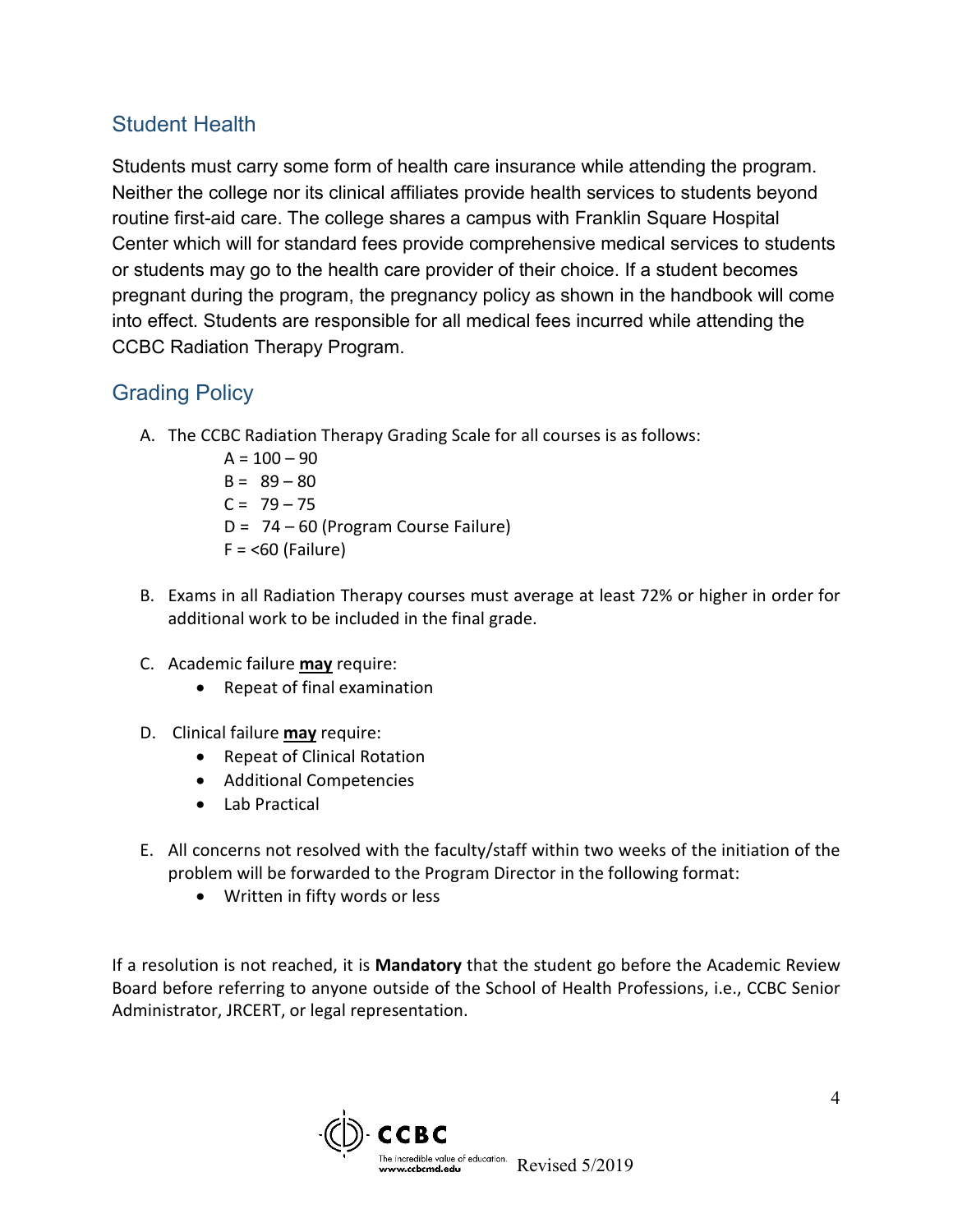## **Textbooks**

All required texts are available through the CCBC Bookstore. Students may purchase required texts prior to the beginning of the classes; however, texts should not be marked and receipts should be saved until final verification with the instructor or course syllabus. Students should be prepared to spend a minimum of \$700 on program textbooks.

Students are advised not to rent textbooks or sell their textbooks until the conclusion of the program. Textbooks are used throughout the program.

## Tentative Class Schedules

The Radiation Therapy Program is a full-time program. The hours of operations for surrounding Radiation Oncology facilities are Monday through Friday generally during normal business hours from 8am to 5pm. Please be advised that students must supply their own transportation to assigned clinical sites.

#### Fall Semester 1

| Monday        | Tuesday       | Wednesday     | Thursday      | Friday                 |
|---------------|---------------|---------------|---------------|------------------------|
| 8am to 4:30pm | 8am to 9:20am | 8am to 4:30pm | 8am to 9:20am | Online                 |
| <b>Clinic</b> | Radiation     | Clinic        | Radiation     | Diagnostic             |
|               | Physics I     |               | Physics I     | <b>Cross-Sectional</b> |
|               | $9:35$ am to  |               | 9:35am to     | Anatomy                |
|               | 10:55am       |               | 10:55am       |                        |
|               | Principles of |               | Principles of |                        |
|               | Radiation     |               | Radiation     |                        |
|               | Therapy I     |               | Therapy I     |                        |

Spring Semester 2

| Monday        | Tuesday       | Wednesday     | Thursday      | Friday |
|---------------|---------------|---------------|---------------|--------|
| 8am to 4:30pm | 8am to 9:20am | 8am to 4:30pm | 8am to 9:20am |        |
| Clinic        | Radiation     | Clinic        | Radiation     |        |
|               | Physics II    |               | Physics II    |        |
|               | $9:35$ am to  |               | 9:35am to     |        |
|               | 10:55am       |               | 10:55am       |        |
|               | Principles of |               | Principles of |        |
|               | Radiation     |               | Radiation     |        |
|               | Therapy II    |               | Therapy II    |        |

Summer Semester 3

| Monday | Tuesday       | Wednesdav     | Thursday      | Friday |
|--------|---------------|---------------|---------------|--------|
|        | 8am to 4:30pm | 8am to 4:30pm | 8am to 4:30pm |        |
|        | Clinic        | Clinic        | Clinic        |        |